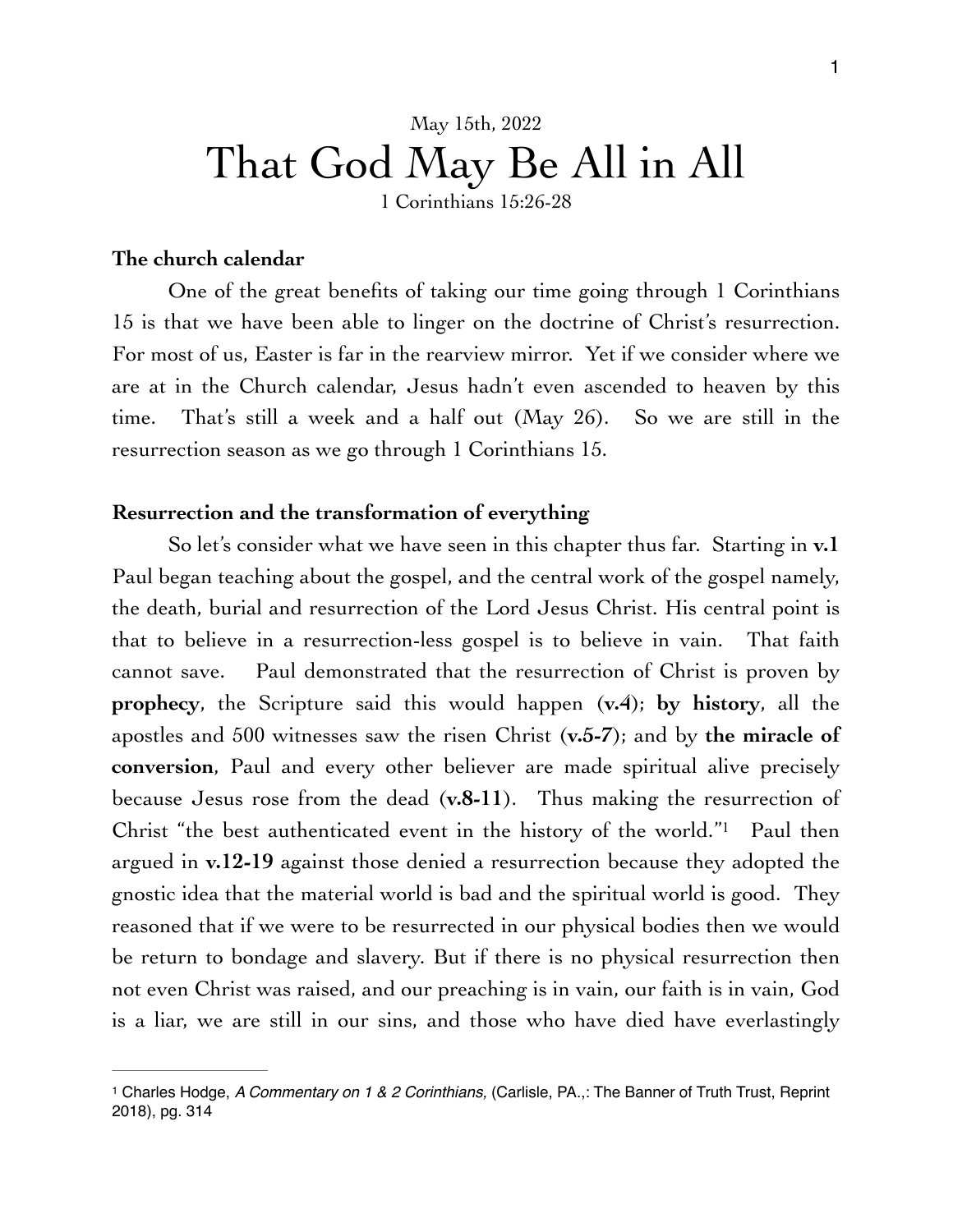<span id="page-1-2"></span>perished. In short the denial of a physical bodily resurrection is the ruin of all humanity. But in fact Christ was raised! (**v.20**) Therefore even though "… everyone born from Adam dies, so in Christ everyone who believes is made alive<sup>["](#page-1-0)2</sup> ( $v.22$ ). And we will be raised up when He returns  $(v.23)$ . Paul then takes a slight detour in **v.24-25** to show what Christ's resurrection will accomplish *in history.* "He must reign until he has put all enemies under his feet." This morning we arrive at **v.26-28** where we are told what Christ's resurrection accomplishes *in eternity*.

## <span id="page-1-3"></span>*The Big Idea…*

When Christ defeats the last enemy and restores all Adam lost, He will subject Himself to God *in order* that God may be all in all

Charles Hodge calls this *the radical principle of the Bible*, that God is all in all[.3](#page-1-1) Christ's resurrection has/is/and will set the world to rights. Not since the Garden of Eden was God all in all. But when Jesus rose from the dead, He set history on a collision course with the God who made all things. On that bright morning, the saints will everlastingly feast on the abundance of God's house, and drink everlastingly from the river of His delights.

**Our Doctrine Cour Duty Our Delight** 

<span id="page-1-0"></span>[<sup>2</sup>](#page-1-2) Augustine

<span id="page-1-1"></span><sup>&</sup>lt;sup>[3](#page-1-3)</sup> Charles Hodge, *A Commentary on Romans: Geneva Series of Commentaries, (Carlisle, PA.,: The* Banner of Truth Trust, Reprint 2020), pg. 381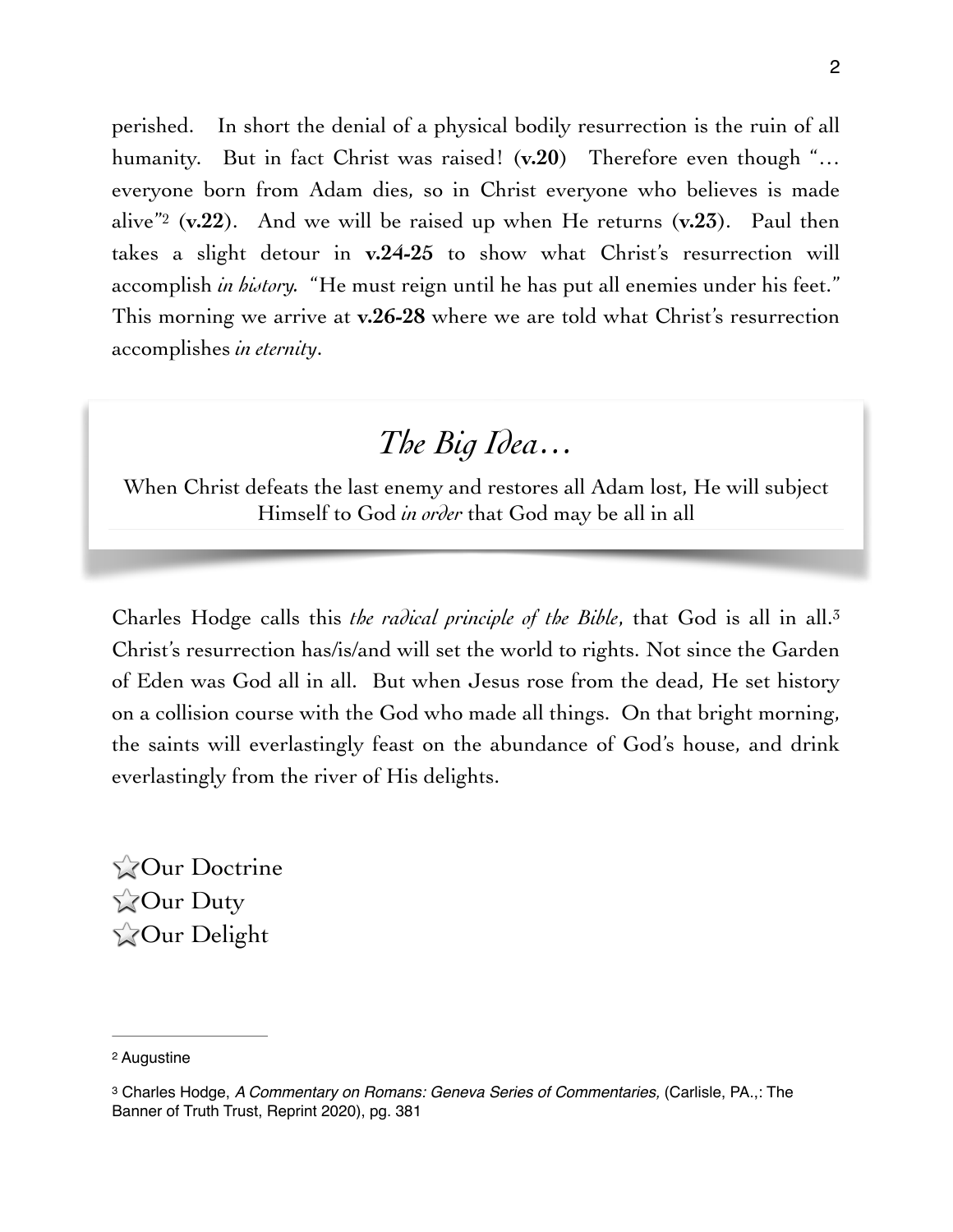### I. Our Doctrine

### **The pilgrim's last enemy**

Let's begin in **v.26**. We've already seen in **v.25** that Christ is currently putting all enemies under His. Paul says in **v.26** "The last enemy to be destroyed is death." Now if you've been a Christian for any length of time you know that every time the resurrection of Christ is preached on, it is rightly declared that death has been defeated. That is 100% true. **2 Timothy 1:10** says that our "… Savior Christ Jesus...*abolished death* and brought life and immortality to light through the gospel." How can both these things be true? That Christ abolished death at the resurrection *and* that He will destroy death at the end of this age? The answer is that Christ abolished death so that it can never harm one of God's elect. Every believer is already exempt from the true sting of death. Yes believers die today, and tomorrow, and up until the moment Christ returns. But death cannot harm us! Rather death is the passage to true life. At death we will shed ourselves of this moral life like a snake sheds its old scaly skin. We will put on immortality, we will enter an endless kingdom and "the Owner of that place will wipe all tears from our eyes."<sup>[4](#page-2-0)</sup> We will be more alive at death that we ever were in this life. So yes, the sting of death was abolished at the resurrection. We who have been born again have an incorruptible and invincible life. But we still have to pass through death in this age, and it is often a frightful and sorrowful thing. Paul's doctrine here is that *after* Christ has conquered all His enemies, He will *finally* conquer death. **Revelation 20:14** tells us that on that day Christ will throw "Death and Hades…into the lake of fire" and God's people will *never* experience the pains of death again.

### <span id="page-2-1"></span>**All things are in subjection to Christ**

Why is it that Christ, the God-man, is the one who destroys death? This is *not*, strictly speaking a Trinitarian work, *but an Incarnational work*. It is

<span id="page-2-0"></span>[<sup>4</sup>](#page-2-1) John Bunyan, *The Works of John Bunyan Vol. 3,* (Carlisle, PA.,: The Banner of Truth Trust, Reprint 2009), pg. 91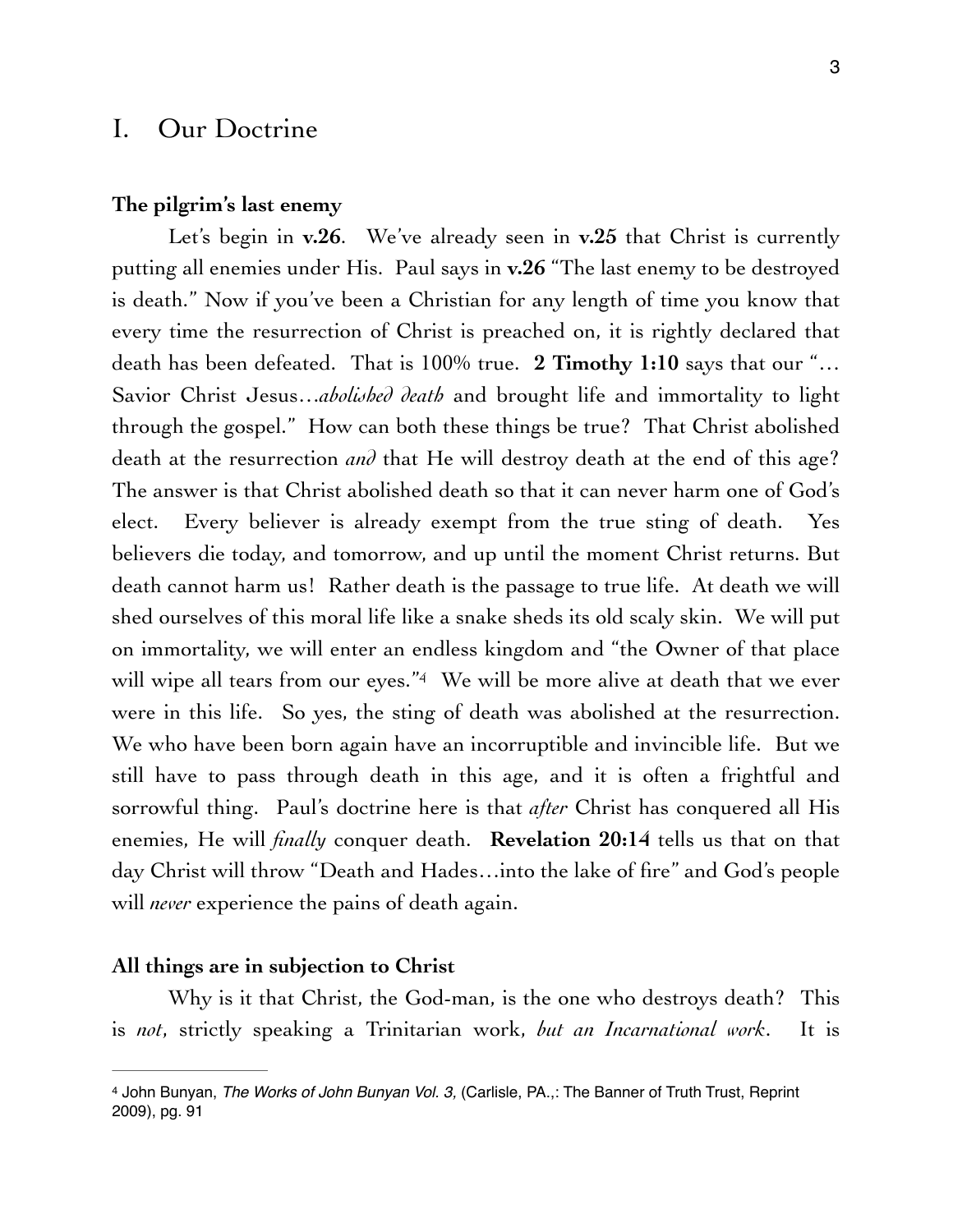specifically Jesus—the Word made flesh—who destroys death. Why? Paul tells us in **v.27** *"*For God has put all things in subjection under his [Christ's] feet." Notice the quotation marks around that sentence. Paul is quoting **Psalm 8:6**. **Psalm 8** is that famous Psalm where the Psalmist is in awe over how God has been mindful of man. God made the great heavens. He made the mighty army of angels. Then He makes man and has crowned him—of all creatures—as having dominion over the earth. Then in **v.6**, he says this of man, "You have put all things under his feet." The Psalmist is reflecting back on Genesis 1 how God put all things under the dominion of Adam and his posterity. Here Paul, through the inspiration of the Holy Spirit unlocks the hidden meaning of **Psalm 8:6**. At the resurrection, God made Christ *the second Adam* and transferred all authority and dominion to Him.

### **What Daniel saw…**

Please turn with me to **Daniel** 7[.](#page-3-0)<sup>[5](#page-3-0)</sup> Consider this vision that the prophet Daniel saw. Look at **v.13**

<span id="page-3-1"></span>"I saw in the night visions, and behold, with the clouds of heaven there came one like a son of man, and he came to the Ancient of Days and was presented before him."

It's a common assumption since the rise of Dispensationalism that Daniel's vision here is the 2nd Coming of Christ at the end of the age. But it's not. This vision is of Christ's ascension into Heaven after His resurrection. Look at the specific language of **v.13**. **First**, Christ is *coming to* God's throne in order to be "presented before him." He's *not leaving* God's throne to return to the earth. **Second**, "He is

<span id="page-3-0"></span><sup>&</sup>lt;sup>5</sup>As we have seen in past weeks this is a very prophetic book, specifically about Christ's Kingdom. In v.1-8 Daniel has a vision similar to his vision in chapter 2 about the great earthly monarchies. But here instead of seeing a statue with a gold head, silver chest etc., he sees 4 terrible beasts. These beasts represent those same four kingdoms—Babylon, Medo-Persia, Greece, and Rome. They kingdom destroyers. But then Daniel sees something greater than these earthly kingdoms.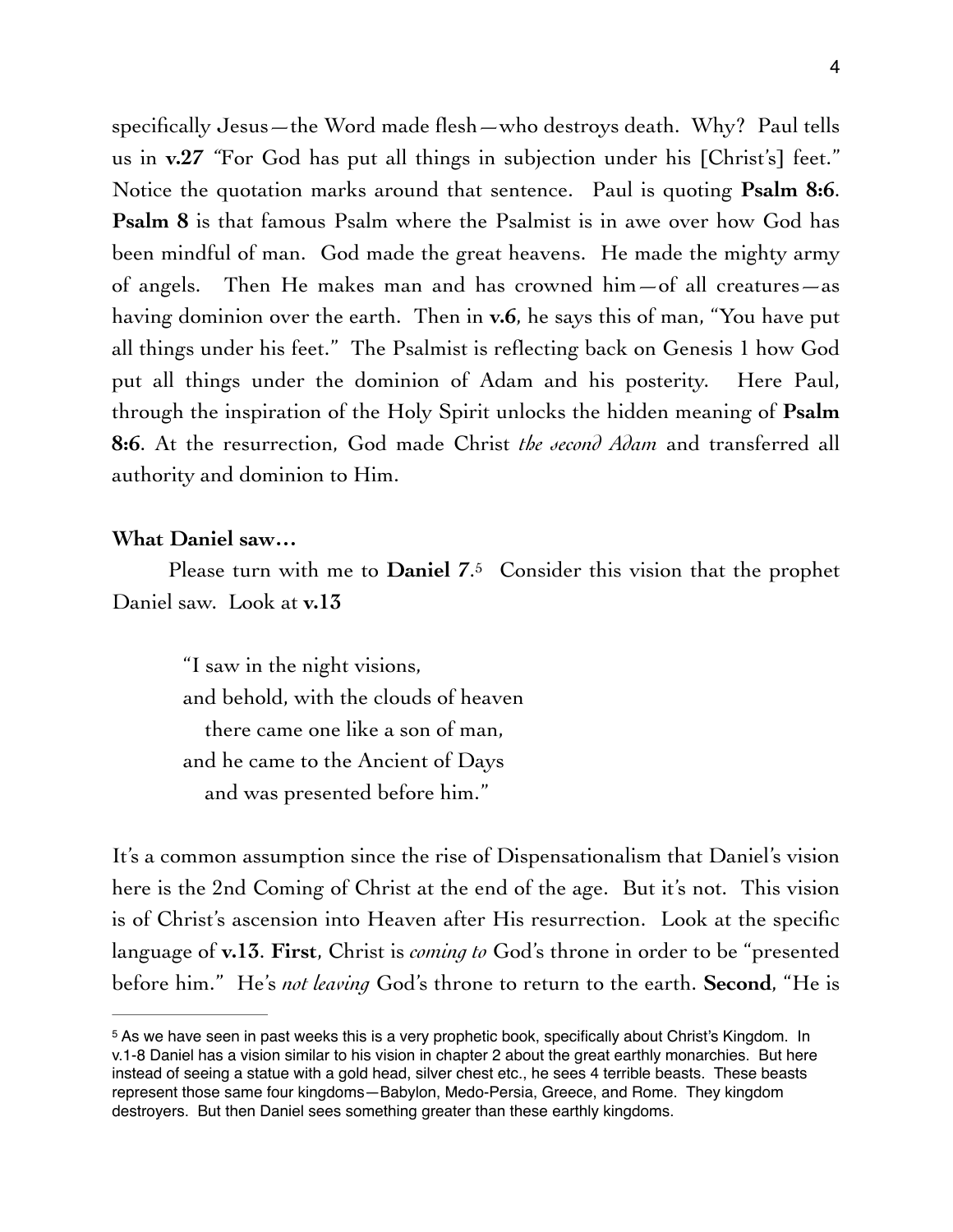not*descending* in clouds to the earth, but *ascending* in clouds<sup>[6](#page-4-0)</sup> to His Father."<sup>7</sup> This is not describing the 2nd Coming but Jesus's ascension into Heaven after the resurrection[.8](#page-4-2) And what happened when Christ approached the throne? **v.14**

<span id="page-4-7"></span><span id="page-4-6"></span><span id="page-4-5"></span>And to him was given dominion and glory and a kingdom, that all peoples, nations, and languages should serve him; his dominion is an everlasting dominion, which shall not pass away, and his kingdom one that shall not be destroyed."

<span id="page-4-9"></span><span id="page-4-8"></span>This is easy to miss. Because you might say "Didn't Jesus already have authority over all the earth before this moment?" As the Son of God yes. As the God-man no.<sup>9</sup> Look at the specific language of **v.14** "And to him was *given* dominion..." As Charles Hodge says here: "[Dominion] was given to him *then*, and therefore [was] not possessed *before*.["](#page-4-4)<sup>[10](#page-4-4)</sup> In other words, a whole new epoch began when Christ rose from the dead. The Godhead formally transferred all dominion over this world to Him. That's precisely what Paul means in our verse when he says

<span id="page-4-0"></span><sup>&</sup>lt;sup>[6](#page-4-5)</sup> Recall that's precisely how He left earth. We read in Acts 1:9,"...as [the disciples] were looking on, [Jesus] was lifted up, and a cloud took him out of their sight."

<span id="page-4-1"></span>David Chilton, *Paradise Restored: A Biblical Theology of Dominion,* (Horn Lake, MS.,: Dominion Press, [7](#page-4-6) 2007), pg. 67

<span id="page-4-2"></span><sup>&</sup>lt;sup>[8](#page-4-7)</sup> "It is noteworthy too that Daniel used the term *Son of Man*, the expression Jesus later adopted to describe Himself. Clearly, we should understand *Son of Man* to mean simply *Son of Adam*—in other words, the *Second Adam*. Christ came as the Son of Man, the Second Man (1 Cor. 15:47), to accomplish the task assigned to the First Man. He came to be the King." *Ibid*

<span id="page-4-3"></span><sup>9</sup>As the Second Person of Trinity, the Son has everlasting unbroken dominion. As Christ the only Mediator between God and man, He was given dominion after His resurrection.

<span id="page-4-4"></span><sup>&</sup>lt;sup>[10](#page-4-9)</sup> Charles Hodge, *A Commentary on 1 & 2 Corinthians*, (Carlisle, PA.,: The Banner of Truth Trust, Reprint 2018), pg. 335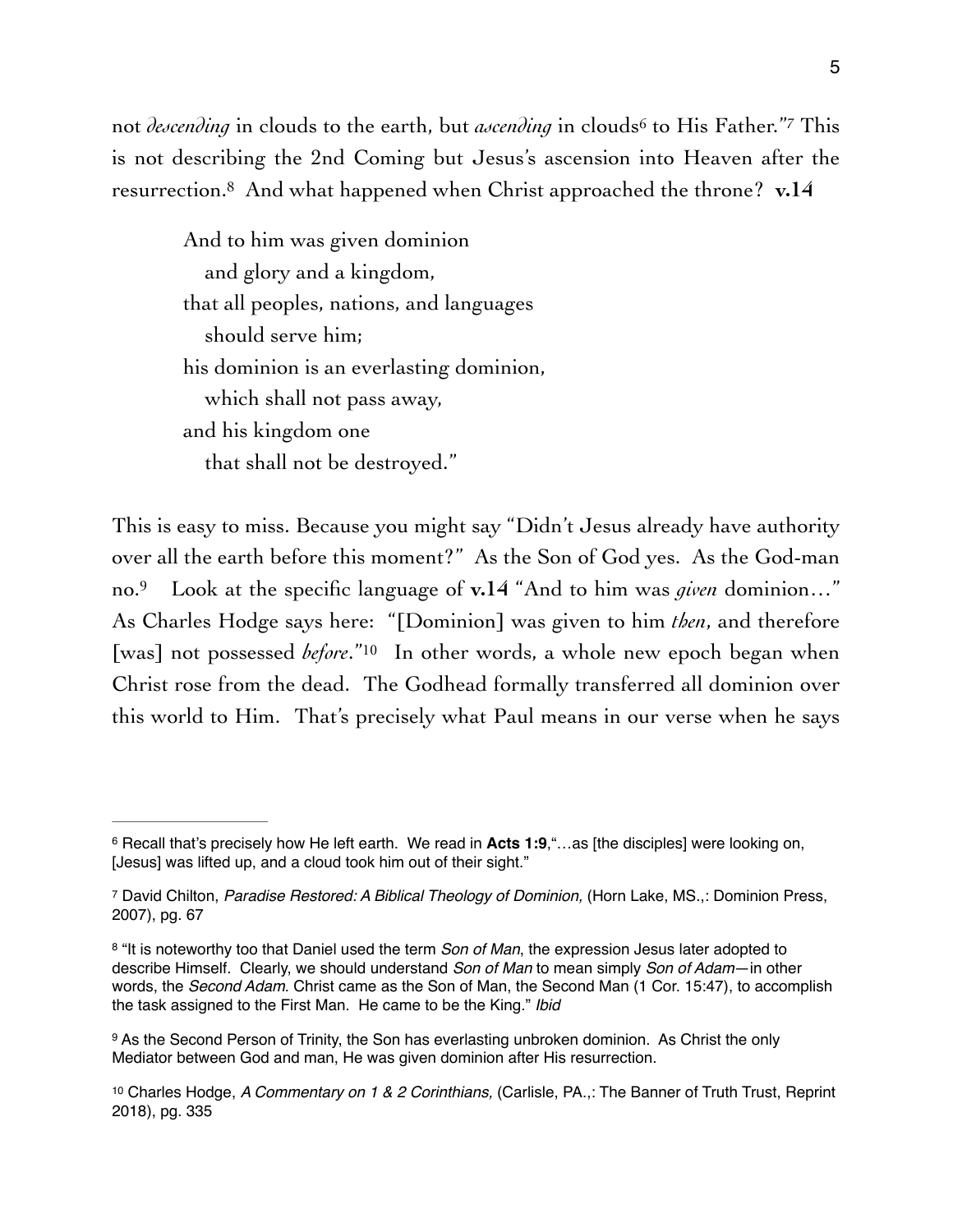<span id="page-5-3"></span><span id="page-5-2"></span>"God has *put* all things in subjection under his feet."<sup>[11](#page-5-0)</sup> Now we shouldn't think that the Godhead ceased to rule when He gave this dominion to Christ. Rather God is exercising His rule *specifically* through the God-man Jesus Christ.<sup>[12](#page-5-1)</sup> And this Jesus is not King *merely* over the spiritual realm but over the physical as well; not *merely* over the individual but over every nation. Christ's universal Lordship is not a message for the private individual only, it is a message for

<span id="page-5-0"></span><sup>&</sup>lt;sup>11</sup>It was the belief in this theology that got many Christians martyred in the first century. Why? Because it directly challenged the social structures of Roman society. In ancient Rome, the Caesars were worshipped as Gods. Caesar Octavian (B.C 63 - A.D. 14), who changed his name to *Augustus* (great or magnificent) was proclaimed at to be the Savior of the World. The Romans inscribed their coins to read "…salvation is to be found in none other save Augustus, and there is no name given to men in which they can be saved."[see fn.]. This is *why* Rome persecuted the Christians. Christians were not persecuted because they worshipped Jesus. Rome was a pluralistic society—Roman citizens worshiped a multiplicity of gods all over the empire. Just read the book of Acts. Christians were persecuted because Rome required that all her citizens give ultimate fealty—ultimate loyalty—to the State. Caesar is Lord! This is why Paul's words here were understood as nothing less than a declaration of war against Rome in the 1st century. In the eyes of Rome, the apostles were preaching a subversive political message. When Peter declared before the council "…and there is salvation in no one else, for there is no other name under heaven [Jesus Christ] given among men by which we must be save" it was treason. [fn. David Chilton, *The Days of Vengeance: An Exposition of the Book of Revelation,* (Tyler, TX.,: Dominion Press, 2011), pg. 7] Also see Francis A. Schaeffer, *A Christian Manifesto,* (Wheaton, IL.,: Crossway Revised Edition, 1982), pg. 92ff.

<span id="page-5-1"></span> $12$  "We acknowledge, it is true, God as the ruler, but it is in the face of the man Christ." John Calvin, *Calvin's Commentaries, Vol. XX* (Grand Rapids, MI.,: BakerBooks, 2009), pg. 32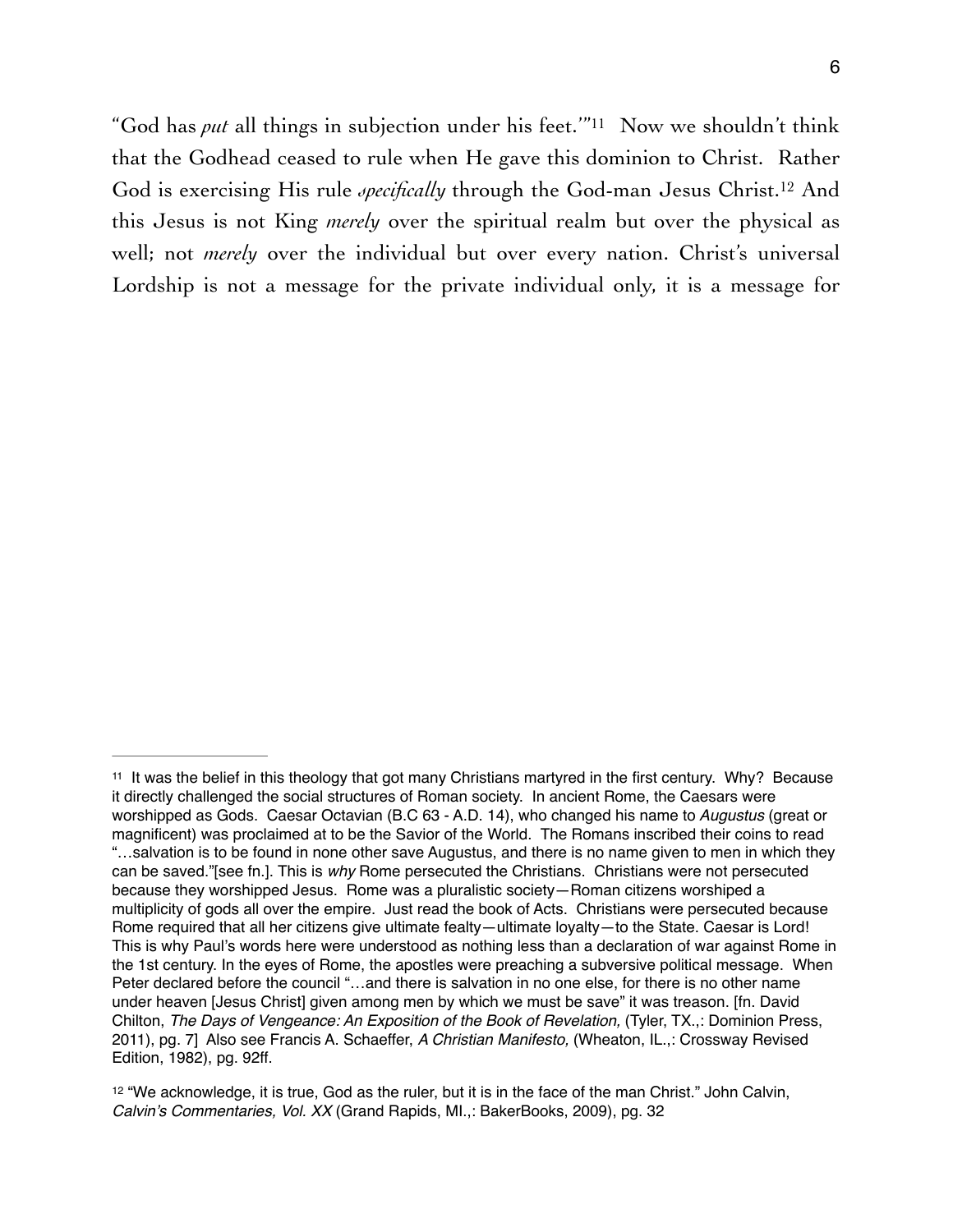<span id="page-6-3"></span><span id="page-6-2"></span>every tongue and tribe, every epoch and age.<sup>[13](#page-6-0)</sup> Jesus is not merely occupying the office of a King, but He is asserting His authority "…against the disobedient and rebellious powers of this present age."[14](#page-6-1)

### **The problem with authority**

Perhaps you are here this morning and you're saying "that's why I'm not a Christian, because it's Christianity is all about authority." Dear friend, don't you see? You can't escape authority. You've simply chosen to be under your own authority. But dear friend how is that working out for you? Don't you see how cruel you've have been to yourself? You keep on accumulating guilt and shame. And that cruel task master keep lying to you, saying things will get better, that you'll get better. But you won't. Haman was hung on the gallows that he built. Goliath was killed by his own sword. If you remain your own master, you will be undone by yourself. If you have to drink the cup of damnation, it will be because you put it in your own hand. In the end, you will lead yourself to the slaughter. But dear friend, to be under the authority of Jesus is to be under the

Calvin didn't *merely* plead with Francis to stop the persecution of the Protestants by the Catholics. He declared that as a king, Francis was under the King of kings Jesus Christ. God has put all things under his subjection. And King Francis was one of those things. So loved ones, don't leave this verse without letting it impact you as it has impacted me. Jesus Christ has *all* authority *now.* He currently reigns over all Heaven and all earth and expects that every realm: individual, familial, ecclesiastical, political, ethical, social, cultural, financial, legislation, judicial come under His subjection. All the universe has been commanded to kiss the Son (**Psalm 2:12**). To fail to come under His subjection will result in both individual and national ruin. But blessing follows the individual, family, church, and nation whose God is the Lord (**Psalm 33:12**). [fn. He continues: "The characteristic of a true sovereign is, to acknowledge that, in the administration of his kingdom, he is a minister of God. He who does not make his reign subservient to the divine glory, acts the part not of a king, but a robber."John Calvin, *Institutes of the Christian Religion,* Trans. Henry Beveridge, (Peabody, MA.,: Hendrickson Publishing, 2008), pg. XXI-XXII]

<span id="page-6-1"></span><sup>[14](#page-6-3)</sup> Roy E. Ciampa & Brian S. Rosner, *The Pillar New Testament Commentary: The First Letter to the Corinthians,* (Grand Rapids, MI.,: Eerdmans Publishing Company, 2010), pg. 777.

<span id="page-6-0"></span><sup>&</sup>lt;sup>[13](#page-6-2)</sup> That's precisely how our Reformed forefathers understood Paul's words. When John Calvin wrote to King Francis of France (1536) he said this:

<sup>&</sup>quot;Your duty, most serene Prince, is…a cause involving such mighty interests as these: how the glory of God is to be maintained on the earth…how the truth of God is to preserve its [honor], [and] how the kingdom of Christ is to continue among us…"(see fn)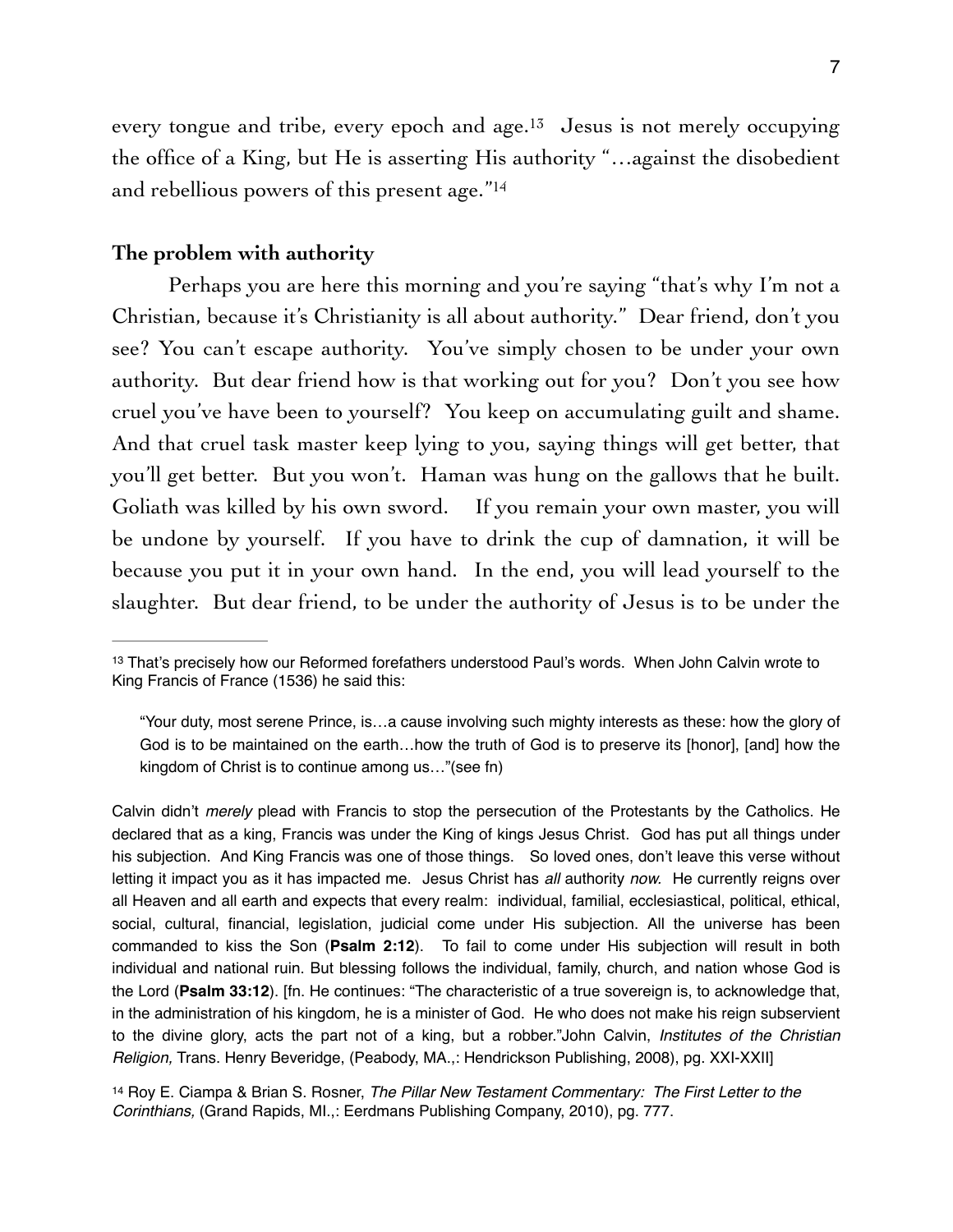<span id="page-7-2"></span>best of all Masters. He a friend to sinners. He has an authority that you don't have. Jesus has the authority to make you new. **2 Corinthians 5:17** says "…if anyone is in Christ, he is a new creation. The old has passed away; behold, the new has come." Jesus has the authority to forgive your sins, and to give you everlasting life. He said "I am the resurrection and the life. Whoever believes in me, though he die, yet shall he live, 26 and everyone who lives and believes in me shall never die."<sup>[15](#page-7-0)</sup> Which authority are you going to trust? Your own authority which will lead to everlasting shame? Or Christ's authority which leads to eternal life with the Prince of Peace? Friend, Christ rose from the dead. He's the only one to have done it. You can trust Him. His yoke is easy and His burden is light. Come to the Savior. He will give rest to your soul.

### **The Godhead is not in subjection**

<span id="page-7-3"></span>Let's turn back to 1 Corinthians 15. Again look at **v.27** "For 'God has put all things in subjection under his feet.' *But* when it says, "all things are put in subjection," *it is plain* that he is excepted who put all things in subjection under him."<sup>[16](#page-7-1)</sup> The NIV translation makes it really plain what Paul means. It says: "Now when it says that "everything" has been put under him, it is clear that this does not include God himself, who put everything under Christ." Look at **v.28 "**When all things are subjected to him [Christ], then the Son himself will also be subjected to him [God] who put all things in subjection under him, *that God may be all in all."*

### **Not Arianism**

This verse has been the subject of much controversy. Jehovah's Witnesses point to this verse to demonstrate that Jesus is inferior to the Father and *therefore* 

<span id="page-7-0"></span>[<sup>15</sup>](#page-7-2) John 11:25-26

<span id="page-7-1"></span> $16$  This qualifier presses home the extensiveness of Christ's rule. Christ really has all things in subjection to Himself. No earthly exceptions. There is only one Heavenly exception: God Himself.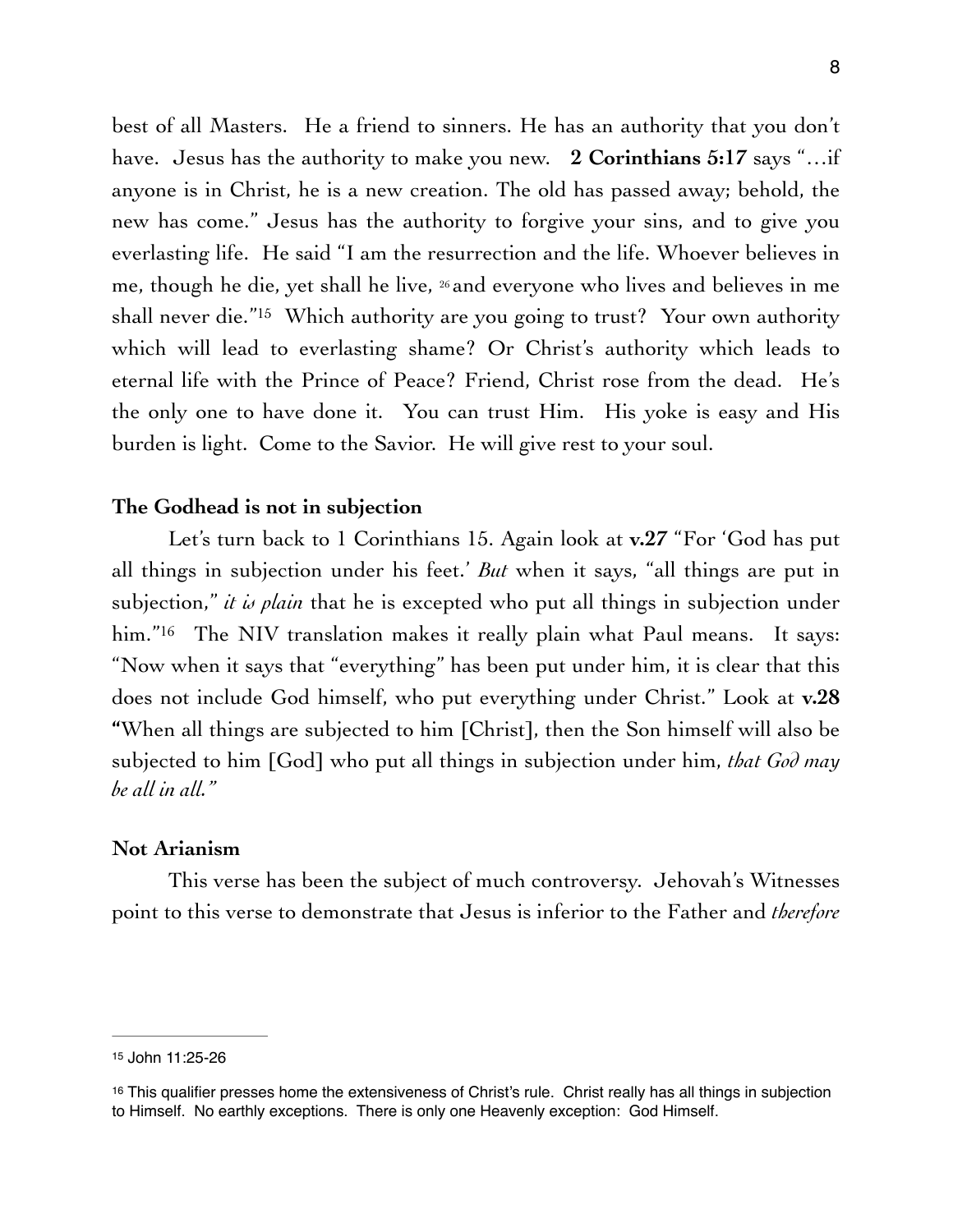<span id="page-8-5"></span><span id="page-8-4"></span><span id="page-8-3"></span>not God. This is the ancient heresy of Arianism. But this is easy to refute.<sup>[17](#page-8-0)</sup> Scripture teaches us that in one sense the Son is lesser than God, in another sensethe Son is equal with  $God.^{18}$  $God.^{18}$  $God.^{18}$  Whenever the Scripture is speaking about the Son as being lesser that God, it's referring to His role as the God-man, the Christ, the Mediator. But whenever Scripture asserts that the Son is equal with God, it's clearly speaking of His being the Second Person of the Trinity.<sup>[19](#page-8-2)</sup> So when Jesus says "the Father is *greater* than I" (**John 14:28**), He is referring to His office as the God-man—the Redeemer. On the other hand, when Jesus says "Truly, truly, I say to you, before Abraham was, *I am*" (**John 8:58**) He's clearly referring to His absolute equality with God.

### **An analogy**

In **v.28** Paul is referring to the Son in His office as the God-man. God gave Him all authority at His ascension. At the end of this age when Christ brings everything under His rule, then He will bring Himself and all things back under the rule of the Godhead. He will deliver up the kingdom to the Father as **v.24** says. One commentator offered this helpful analogy: Consider "…[a Great King] who sends out his top military general to quash a rebellion in the empire…While the general is out executing the war…it is he who serves as the

<span id="page-8-0"></span><sup>&</sup>lt;sup>[17](#page-8-3)</sup> "When it says the Son is subject or inferior to the Father, we know that it is consistent with their equality, as certainly as we know that saying that man is immortal is consistent with saying that he is mortal. We know that both of the last-mentioned propositions are true; because mortality is predicated of man in one aspect, and immortality in another aspect. In one sense he is mortal, in another sense he is immortal. In like manner we know that the verbally inconsistent propositions, the Son is subject to the Father, and, the Son is equal with the Father are both true. In one sense he is subject, in other sense he is equal." Hodge, 333

<span id="page-8-1"></span><sup>&</sup>lt;sup>[18](#page-8-4)</sup> "...in different respects the Son is both equal to the Father and lesser than the Father: he is equal to him with respect to the form of God, or with respect to his essence; he is lesser not only with respect to his human nature, but also with respect to his economic office, insofar as in the eternal counsel of peace, by acting as expromissor [a person who agrees to undertake the debt of another person] he took upon himself all the guilt and all the cause of the sinner, and in that was made subject to the Father, as a debtor and slave." Petrus Van Mastricht, *Theoretical-Practical Theology Vol. 2: Faith in the Triune God,* (Grand Rapids, MI.,: Reformation Heritage Books, 2019), pg. 560

<span id="page-8-2"></span><sup>&</sup>lt;sup>[19](#page-8-5)</sup> Paraphrased from Augustine: "The rule of [our] faith is this: when the Scriptures say of the Son that he is less than the Father the Scriptures mean in respect to to assumption of humanity. But when the Scriptures point out that He is equal, they are understood in respect to his deity." Ciampa & Rosner, pg. 777.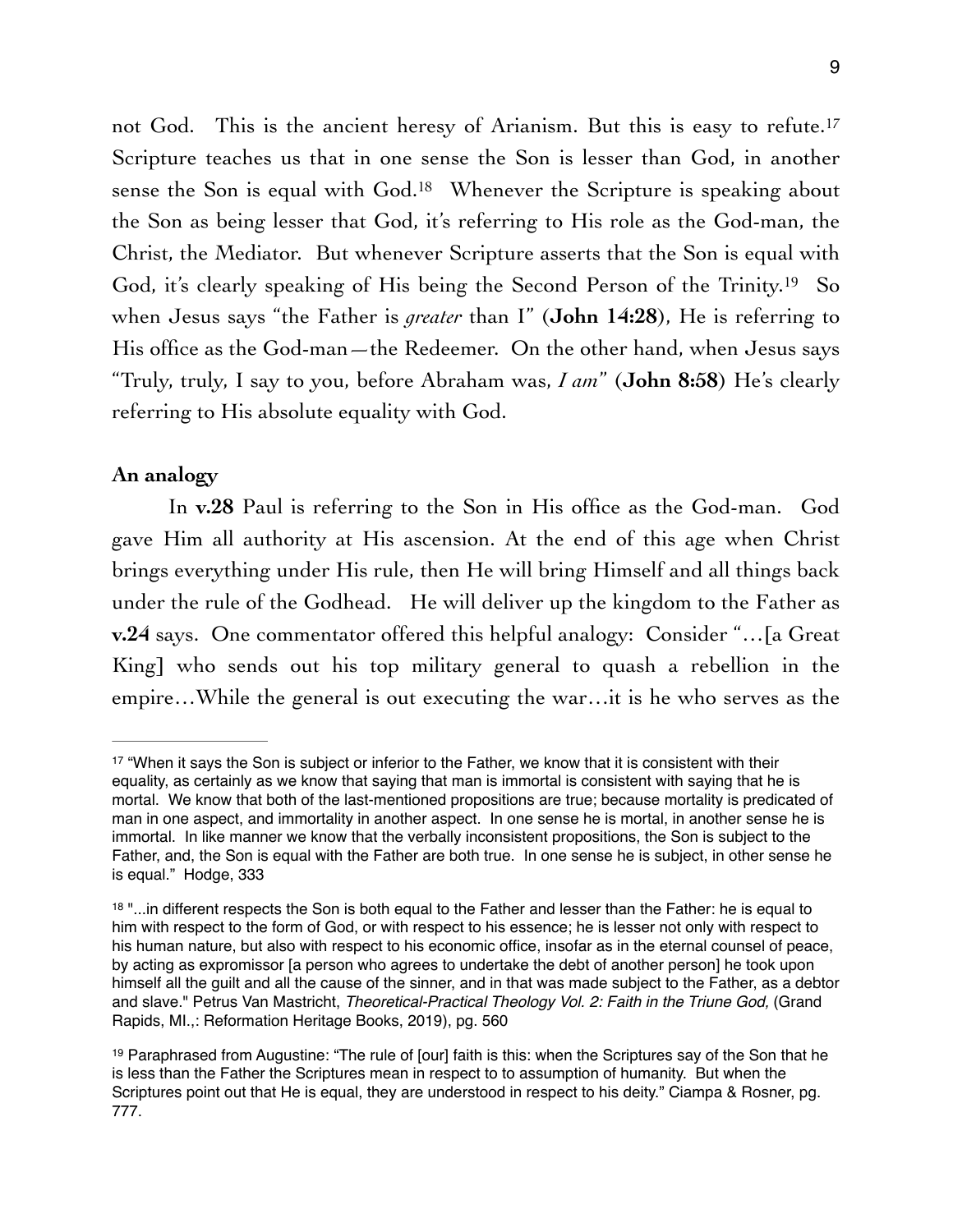<span id="page-9-6"></span><span id="page-9-5"></span>physical expression of the power of the [King] in his battles against the rebellion.<sup>[20](#page-9-0)</sup> Once he has accomplished his mission, however, he is expected to return…and acknowledge that he is in submission to the [King] He does not cease to be a general…but the mission for which he was commissioned has been accomplished, and in a sense he becomes somewhat like a sword which has been returned to its sheath."<sup>[21](#page-9-1)</sup> Likewise after Christ has defeated all rebellion, He will hand over the authority the Father gave Him so that Godhead will be supreme. It will be Christ's greatest joy and to subject Himself and all things to God, for that is what He was sent for. Someone might say here: "But I thought Christ's Kingdom is an everlasting Kingdom."<sup>[22](#page-9-2)</sup> That's true. Christ is forever our Prophet, Priest and King. Christ is forever the Head of the Church. "But" as Edwards says "…with respect to government, God will be respected as [the] Supreme Orderer."23

### <span id="page-9-8"></span><span id="page-9-7"></span>**Not Universalism**

<span id="page-9-9"></span>And that's how **v.28** ends "*that God may be all in all."* Some have taken this to mean that in the end, God will save *all* people.<sup>24</sup> This is *clearly* not teaching universalism as some suppose. Throughout this letter Paul has repeatedly contrasted those who are perishing with those who are being saved.

<span id="page-9-0"></span>[<sup>20</sup>](#page-9-5) This battle is most illustratively displayed in Revelation 19:11-16

<span id="page-9-1"></span>[<sup>21</sup>](#page-9-6) *Ibid,* pg. 776

<span id="page-9-2"></span> $22$  Daniel 7:14; 27; Luke 1:33; 2 Peter 1:11. Francis Turretin says here: "The work of salvation having been finished and consummated, there is no further need of the economical mediation (which relates to the acquisition and application of salvation); but the truth of our union with Christ, the head, always remains, by which the benefits once bestowed are conserved forever." And "Nothing hinders the kingdom of Christ from being called at the same time both temporal and eternal; the former with respect to the mode of government which obtains in this life among enemies; the latter properly and by itself because it will never have an end, either as to the King himself or as to his subjects or as to his glorious administration (Dan. 7:14; Luke 1:33; Rev. 21, 22)." pg. 494

<span id="page-9-3"></span><sup>&</sup>lt;sup>[23](#page-9-8)</sup> Jonathan Edwards, *The Works of Jonathan Edwards Vol. 2*, (Carlisle, PA.,: The Banner of Truth Trust, 2009), pg. 800. See A.A. Hodge where he specifically answers the question: "In what sense is Christ to return his kingdom to his Father, and in what sense will his mediatorial headship continue forever." *Outlines of Theology,* (Carlisle, PA.,: The Banner of Truth Trust, Reprint 1999), pg. 437. Also see Calvin, pg. 31

<span id="page-9-4"></span> $24$  A couple of the early Church Fathers even taught this—namely Origen and Gregory of Nyssa.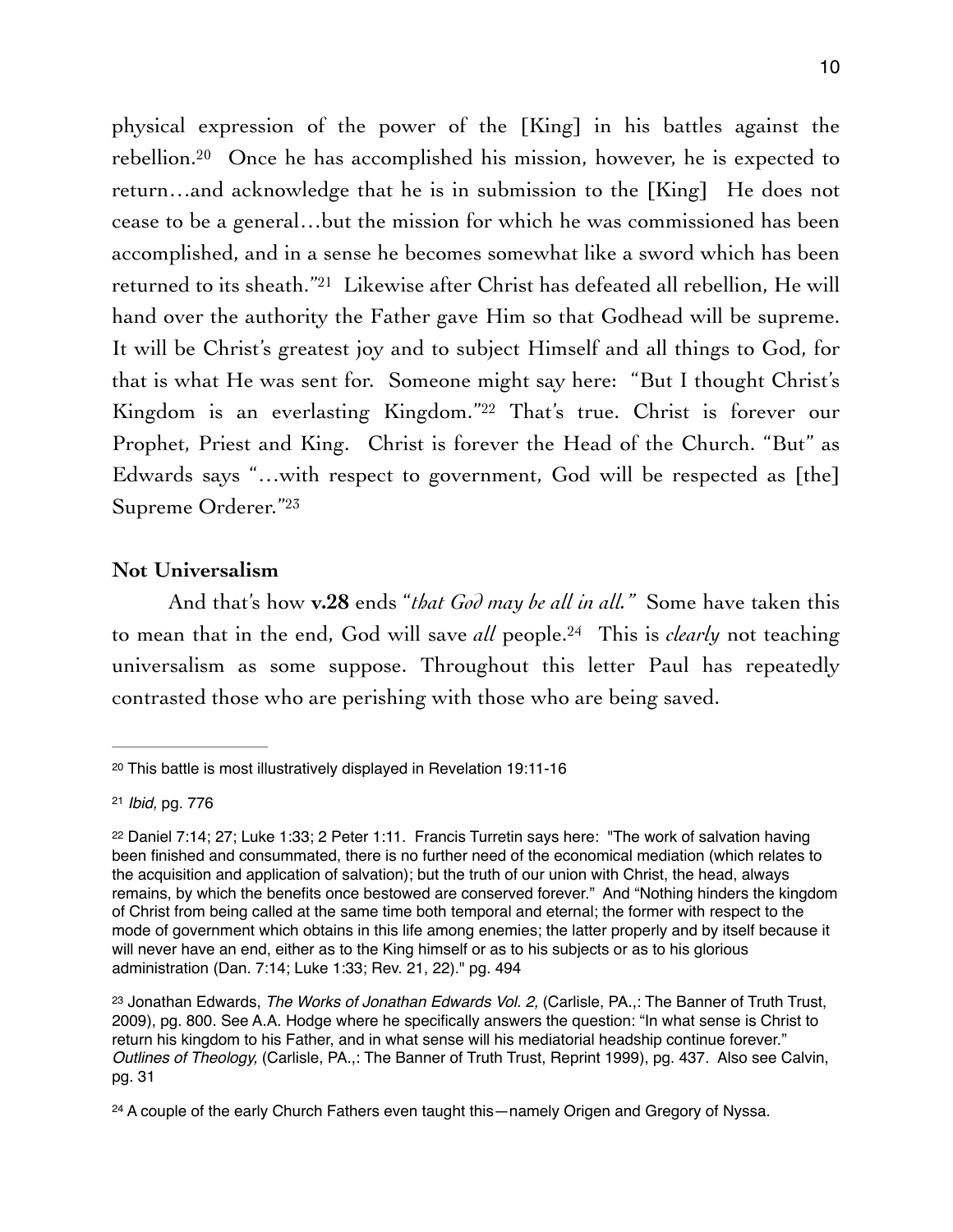**1:17** "For the word of the cross is folly to those who are *perishing*, but to us who are being saved it is the power of God."

**6:9** "Or do you not know that the unrighteous will not inherit the kingdom of God?"

If universalists can interpret this phrase however they wish, then anybody can. If this phrase "that God may be all in all" can ripped out of its context to teach that *God will save everyone* (universalism), then then certainly it can mean *everyone is God* (pantheism). But that is not how we are to handle God's Word. We cannot put whatever meaning into the words we want. It's clear from the context that this phrase means simply means that God will have *all* authority—that He will reign supreme by Himself—over *all* the universe. God will be the final end, the final terminus, the final cause of all things. That all things in Heaven and Earth will wholly cleave to Him. That He will be the portion and inheritance of all His Church, of all the angels, and that He will ever-increasingly reveal Himself to them for His everlasting glory and their everlasting joy.

### **The radical principle**

Beloved, this is, bar none, the most fundamental truth of the Bible. If there is one thing the Bible teaches it is this. For God to be God, He must not only be the origin of all things, but He must be the end for which all things find their fulfillment, consummation, and perfection.

**Isaiah 44:6** "I am the first and I am the last; besides me there is no god."

**Revelation 1:8** "I am the Alpha and the Omega," says the Lord God, "who is and who was and who is to come, the Almighty."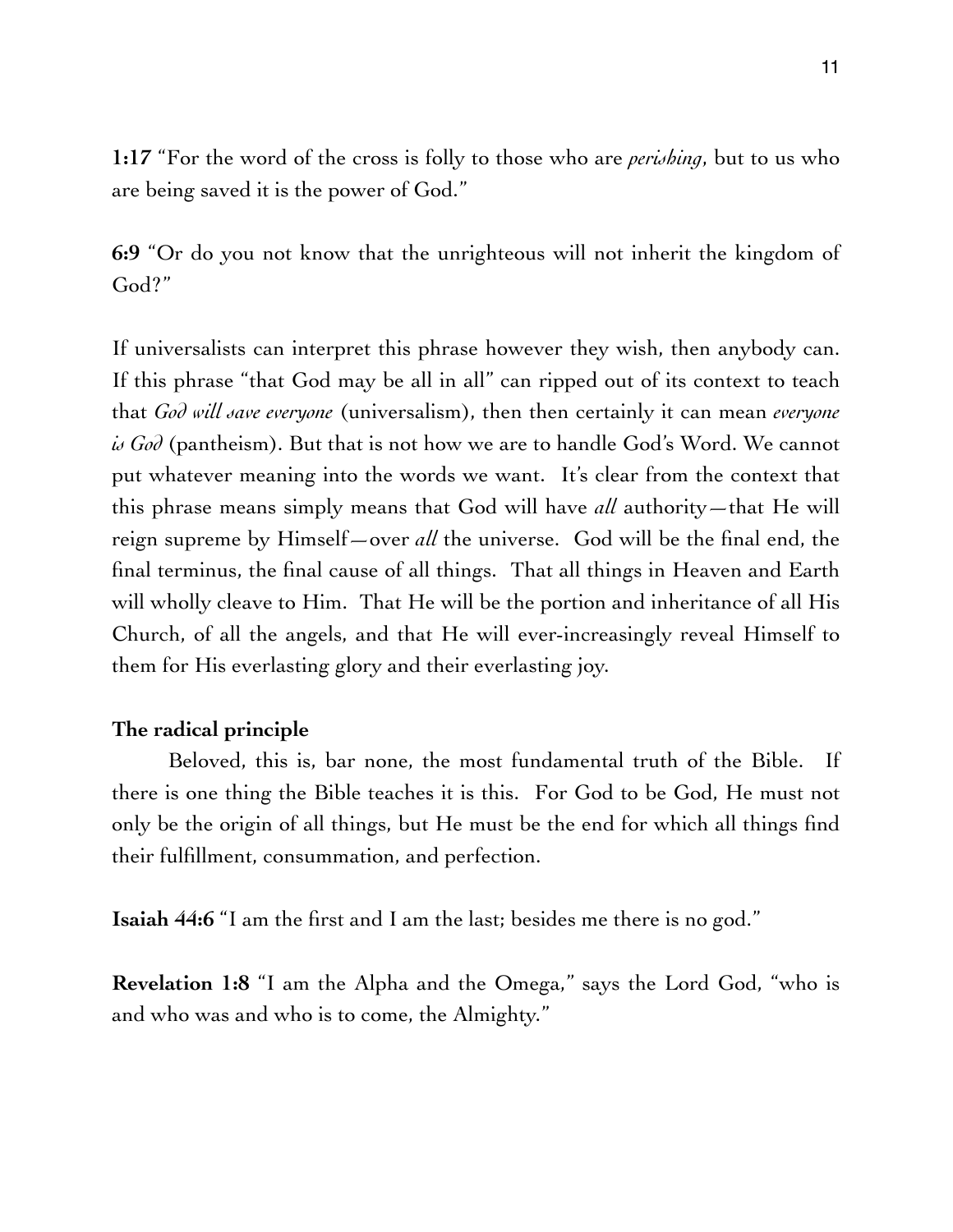**Romans 11:36** "For from him and through him and to him are all things. To him be glory forever. Amen."

**Acts 17:28** "In him we live and move and have our being"

<span id="page-11-1"></span>Beloved this is the *main reason* Jesus Christ came into the world, so that *God would be all in all*. So that at the end of this age, we would be brought to God, to see God, adore God, magnify God, cherish God, honor God, praise God, sing to God. That we would forever exalt His Name, celebrate His worth, gaze upon His beauty, be dumbfounded by His grace. That all of our thirst would finally be quenched by Him, all our hunger satisfied by Him, all our of longings gratified inHim.<sup>[25](#page-11-0)</sup> That's what the resurrection purchased. Yes our forgiveness. Yes our justification. But those were but the necessary *means* to the greatest gift of the gospel: *namely* God Himself. That's **our doctrine**: At the end of this age, after Christ defeats the last enemy, He will subject Himself to God in order *that God may be all in all.*

### II. Our Duty

4 duties…

### **1. Informatory Use**

Our **first duty** is to *consider* carefully how we think of the next age. The most acceptable heresy in Christianity today is a man-centered Christianity. The easiest way to detect it is how we think about Heaven. Mitch Albom wrote a book in 2003 entitled *The Five People You Meet In Heaven.* It's central character was a lonely man named Eddie who felt like he lived a wasted life. He dies in this accident at the beginning and then goes to Heaven where he meets five people

<span id="page-11-0"></span><sup>&</sup>lt;sup>[25](#page-11-1)</sup> Christ came into the world to bring us to God. **1 Peter 3:18** "For Christ also suffered once for sins, the righteous for the unrighteous, *that he might bring us to God*."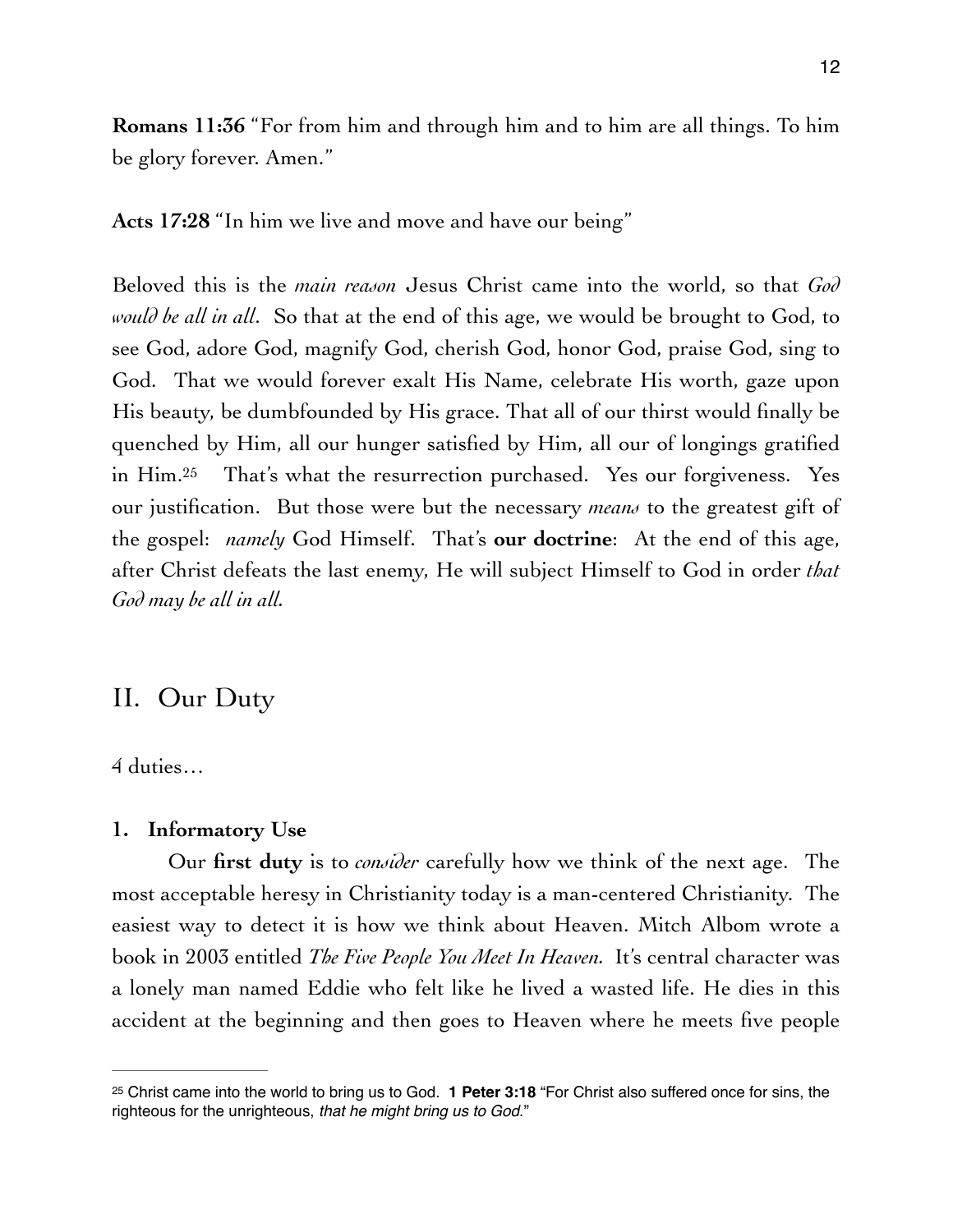who teach him that his life wasn't a waste. All of our lives are connected in some way and we have an eternal impact on the lives of others. He even experiences those Christian virtues of forgiveness and acceptance. Lots of character development, real tear jerker. What's the problem? It portrays Heaven as a place that's all about us. God is not all in all. Our story is what matters, man is at the center. God plays the smallest character. Heaven, it turns, out is really about us—our story, our importance, our healing, our impact. No wonder this book was a #1 New York Times Bestseller. It's so appealing to the natural man.

### **Jonathan Edwards beatific vision**

Now contrast that vision of Heaven to how Jonathan Edwards spoke about it:

"God himself is the great good which [the saints] are brought to the possession and enjoyment of *by redemption*. He is the highest good, and the sum of all that good which Christ purchased. God is the inheritance of the saints; he is the portion of their souls. God is their wealth and treasure, their food, their life, their dwelling-place, their ornament and [crown], and their everlasting honor and glory. They have none in heaven but *God*; he is the great good with the redeemed are received to at death, and which they are to rise to at the end of the world. The Lord God is the light of the heavenly Jerusalem; and is the "river of the water of life" that runs, and "the tree of life that grows, in the midst of the paradise of God." The glorious excellencies and beauty of God will be what will for ever entertain the minds of the saints, and the love of God will be their everlasting feast.

The redeemed will indeed enjoy other things; they will enjoy the angels, and will enjoy one another: *but* that which they shall enjoy in the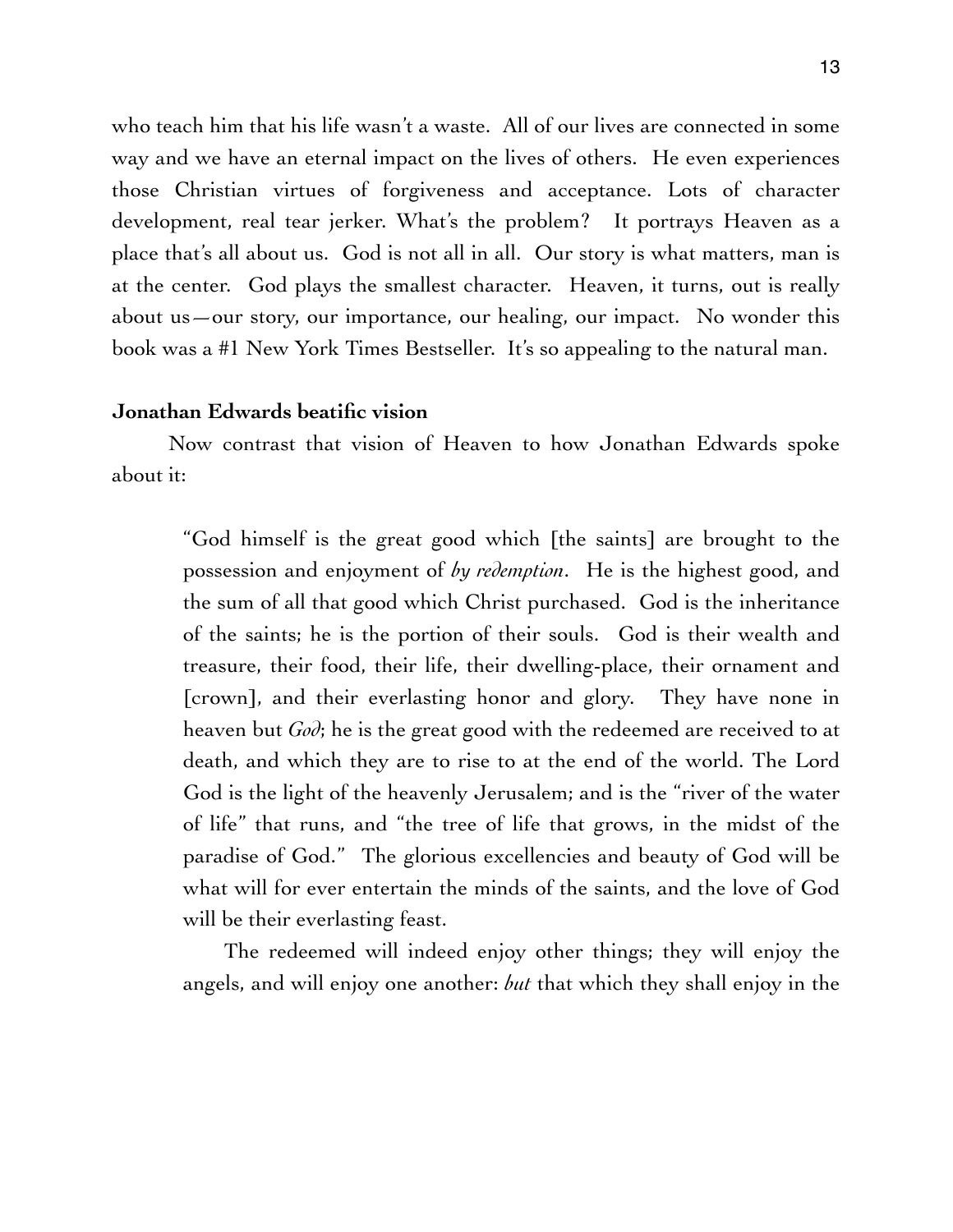<span id="page-13-1"></span>angels, or each other, or in anything else whatsoever that will yield them delight and happiness, will be what shall be seen *of God* in them.["26](#page-13-0)

Now which vision of Heaven sounds like what Paul is describing here? Which vision fulfills Paul's words "that God may be all in all?"

### **2. Experimental Use**

That brings us to our **second duty** we must *examine* ourselves. If you could gain Heaven in a way where you are made much of, where you are healed, where your shame is gone, all your personal pleasures are at your fingertips, you could enjoy every taste, smell, sight, sound, possess untold riches, have the most loyal friends, live in luxury and ease, with no more anxiety, no more pain, no more conflict—would that fulfill you if God played just a small role? In other words, if Heaven was about you rather than God being all in all, would that be Heaven to you? Is it God or just His gifts that you day dream about? Do you desire and long after the Master, or just what's on the Master's table?

### **3. Admonitory Use**

That brings us to our **third duty**: *rebuke*. Beloved if you are living for yourself, aiming for yourself, if self is at the center of your life, then rebuke yourself. Don't you know that God has sent terrible judgments against those who have self at the center of their moral universe? Remember the story Jesus told of the man who interpreted life as being all about his comforts, his concerns? He used all his resources to make sure that he could "relax, eat, drink and be merry." He worshipped the god of self. Self was all in all. And then God visited him and said "Fool! This night your soul is required of you, and the things you have prepared, whose will they be?" (**Luke 12:20**). Living for yourself is a cancer that will destroy your soul. God did not make us to live for

<span id="page-13-0"></span><sup>&</sup>lt;sup>[26](#page-13-1)</sup> Jonathan Edwards, *The Works of Jonathan Edwards Vol. 2,* (Carlisle, PA.,: The Banner of Truth Trust, Reprint 2009), pg. 5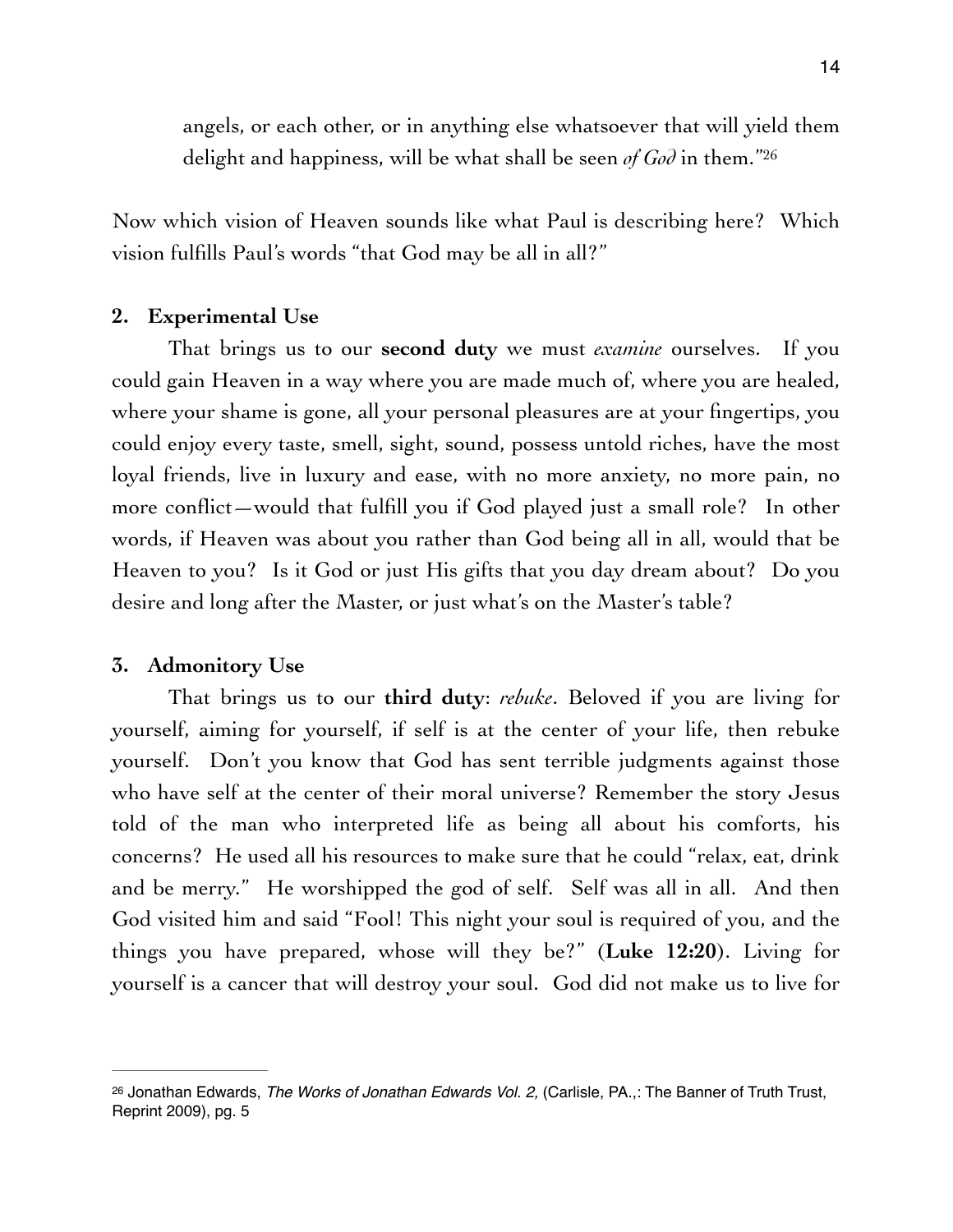ourselves but for Him. God is meant to be your portion. Rebuke yourself if you have made self your all in all.

#### **4. Hortatory Use**

That brings us to our **fourth duty**: *exhortation*. Beloved I exhort you, strive to make God your all in all. Follow the example of your elder brother Jesus, put yourself into subjection to God. Pray those scary prayers: "Lord may I decrease so that you increase." "Lord do whatever it takes so that you would my all in all." Beloved don't be satisfied with anything less than God. Take hold of him as Jacob of old did and tell Him that you won't let go of Him until He blesses you. Pray that you would have a greater portion of Him, more of His grace, more of His Word, more of His Spirit. And then seek to make God all in all in every nook and cranny of your life. In your diaper changing, in your lawn mowing, in your bill paying, in your gospel witnessing, in your parenting, in your eating, in your vacationing, bring God with you in whatever activity you are involved in and ask Him to be the center of it.

Those are our duties. **1)** Consider carefully your vision of eternity, is it about you or God? **2)** Examine yourself to see if you would be satisfied with Heaven if God wasn't there. **3)** Rebuke yourself if you are living with yourself at the center. **4)** Follow the example of Christ and put God at the center of every activity in your life.

### III. Our Delight

### **The happiness of Heaven**

The Puritan Thomas Manton explained this phrase "…that God may be all in all" to mean that the happiness of Heaven is to possess God without the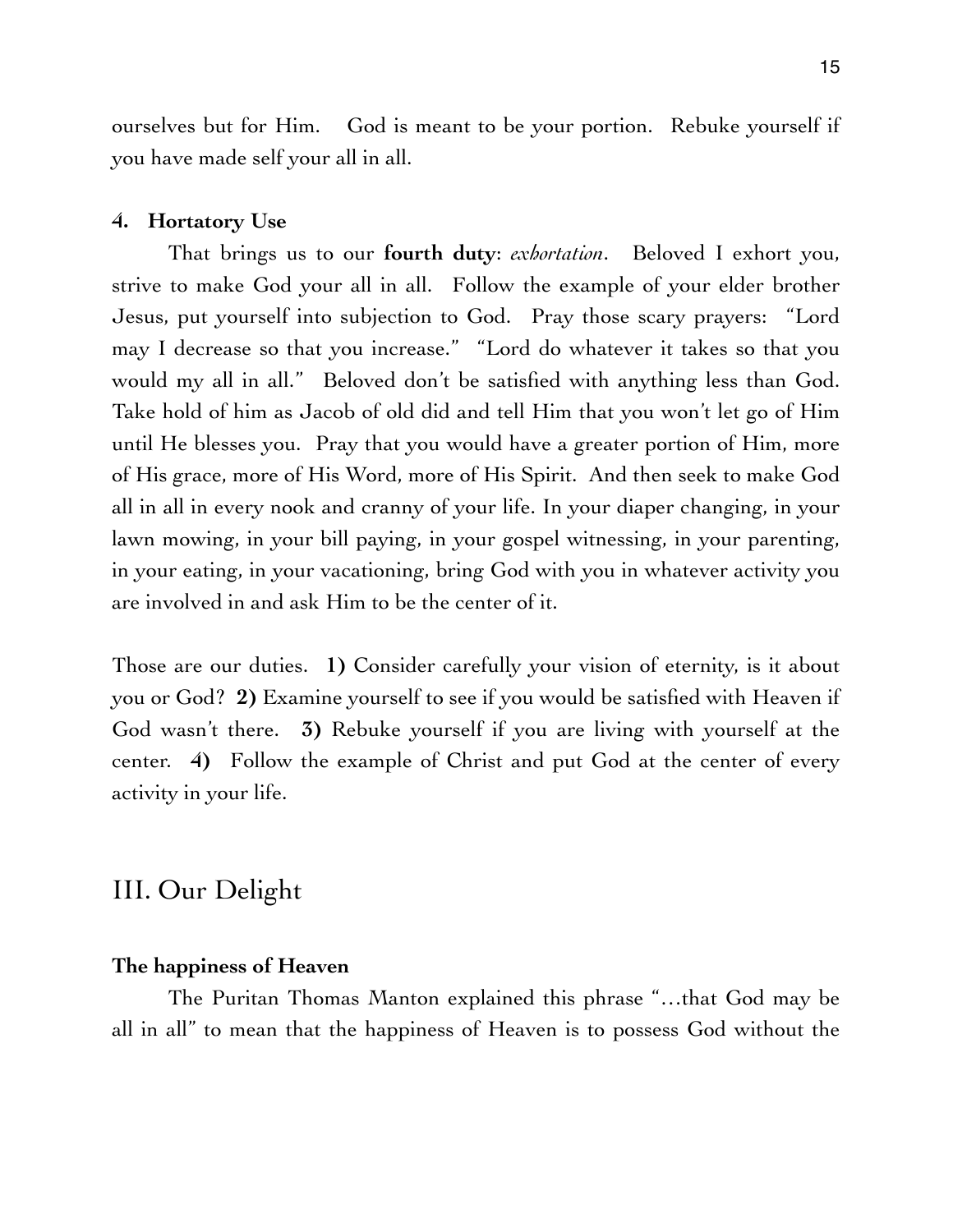<span id="page-15-4"></span>interventionof means.<sup>[27](#page-15-0)</sup> Children, boys and girls, do you know what that means? I remember when I was just a little boy and my dad was away on a long trip in California. This was before cell phones or Facetime. So if I wanted to talk with him it had to be on our home phone, but I couldn't see his face. We were separated for several months and by several hundred miles. I couldn't hug him, sit with him, or see his face. I had to depend upon a phone—what Manton called the invention of means—in order to commune with Him. But oh how insufficient that felt. But when I finally saw him again, the means disappeared and I had immediate access to my dad again. Beloved while we are at home in the body we are away from the Lord. We depend upon means to commune with Him. But very soon, all the invention of means will evaporate, and we will have direct access to our Heavenly Father. God will be all in all.<sup>28</sup>

### <span id="page-15-5"></span>**Delights that eye has not seen & etc.**

Oh beloved consider the three unimaginable delights this will be to your soul.

### <span id="page-15-6"></span>**1. You will experience the fullest presence of God. [29](#page-15-2)**

<span id="page-15-7"></span>In this age, even the greatest saints possess but a small portion of God. But in Heaven, we will have a complete, abundant, overflowing presence of God such that "nothing can be added to it to make it more complete."<sup>30</sup> 1 **Corinthians 13:12** "For now we see in a mirror dimly, but then *face to face.* Now I know in part; *then I shall know fully*, even as I have been fully known." Beloved you will very shortly be in the full presence of the God who created the Heavens and the Earth, who knit your soul to your body, who wrote you in the Lamb's

<span id="page-15-0"></span><sup>&</sup>lt;sup>[27](#page-15-4)</sup> Thomas Manton, *The Works of Thomas Manton Vol. 15*, (Carlisle, PA.,: The Banner of Truth Trust, 2020), pg. 132.

<span id="page-15-1"></span> $28$  [AMP] "...so that God may be all in all [be everything to everyone, supreme, the indwelling and controlling factor of life]."

<span id="page-15-3"></span><span id="page-15-2"></span><sup>&</sup>lt;sup>[29](#page-15-6)</sup> Thomas Brooks, *The Works of Thomas Brooks Vol. 1*, (Carlisle, PA.,: The Banner of Truth Trust, Reprint 1980), pg. 422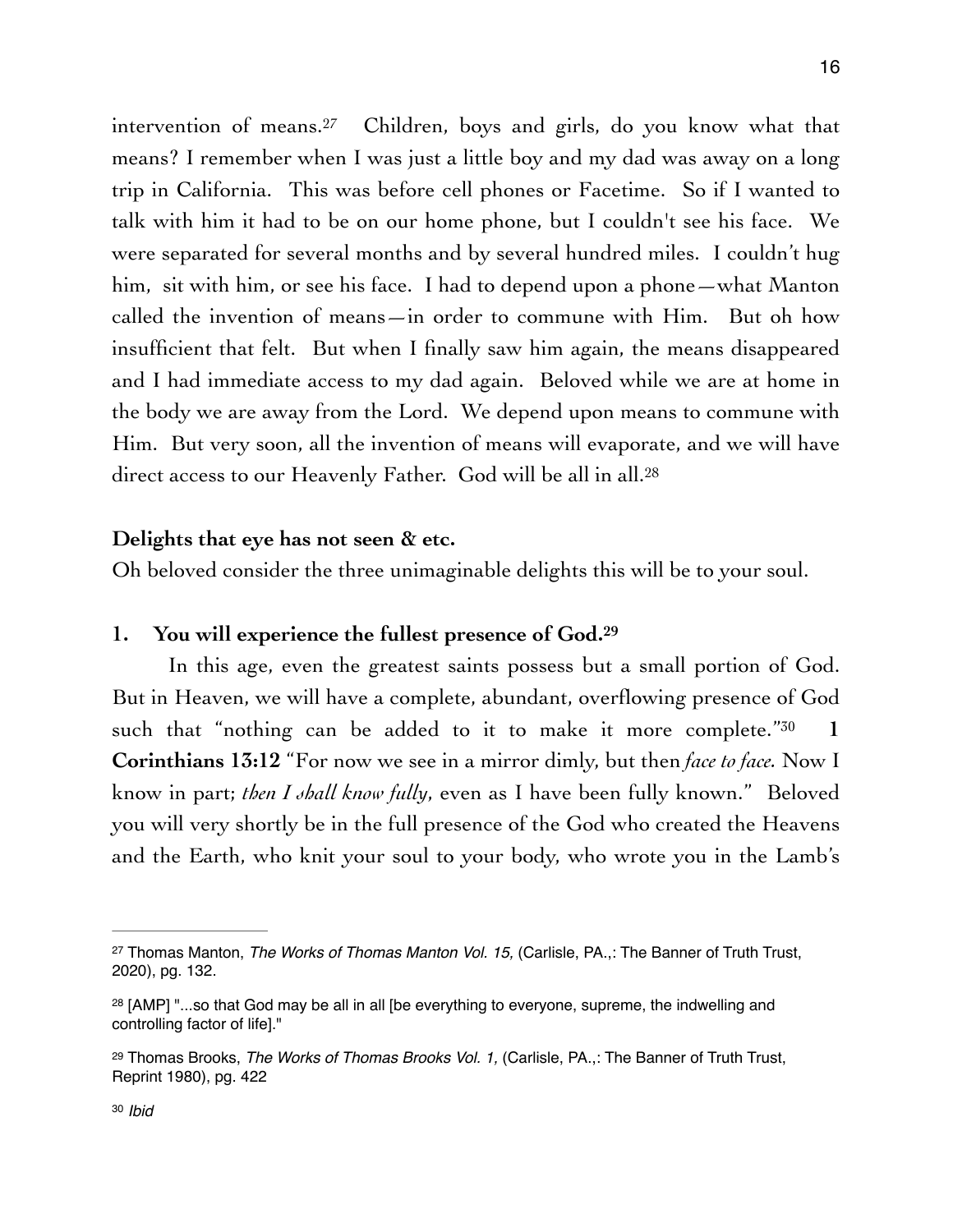book of life before the foundation of the world. For God to be all in all means that you will be in the fulness of His presence.

### **2. You will experience the full satisfaction of God**

<span id="page-16-3"></span>In this life, we have tasted and seen that the Lord is good. Great saints of the past have even testified to revivals in which they felt like they were transported into Heaven. But the best is reserved for last. The Puritan Thomas Brooks says that on that day we will proclaim: "We have enough, we have all [in Thy Presence]…all light, all life, all love, all heaven, all happiness, all comforts, all contents."<sup>[31](#page-16-0)</sup> We will miss nothing in this life. We will echo what Mephibosheth said to David when He returned to Jerusalem safely "Oh let him take it all, since my lord the king has come safely home.["](#page-16-1) $32$  We will feel as if we had never had happiness or joy in our lives when compared to that day. **Psalm 16:11** "…in your presence there is fullness of joy; at your right hand are pleasures forevermore." For God to be all in all means that our satisfaction in Him will be overflowing and ever-increasing.

### <span id="page-16-4"></span>**3. You will experience the permanent presence of God**

<span id="page-16-5"></span>What is the hardest thing that the saints experience down here? It's when we feel as if God has hidden his face from us. The Psalmist cries out "How long, O Lord?...How long will you hide your face from me?"<sup>[33](#page-16-2)</sup> But when God is all in all, we will be in the permanent, immutable, eternal presence of God without any interruption. **1 Thessalonians 4:17-18** "Then we who are alive, who are left, will be caught up together with them in the clouds to meet the Lord in the air, and so *we will always be with the Lord.*" You and I will always be with the Lord. He will be all in all, and we will forever feast on the abundance of His house, and drink from the river of His delights.

<span id="page-16-0"></span>[<sup>31</sup>](#page-16-3) *Ibid*

<span id="page-16-1"></span>[<sup>32</sup>](#page-16-4) 2 Samuel 19:30

<span id="page-16-2"></span>[<sup>33</sup>](#page-16-5) Psalm 13:1